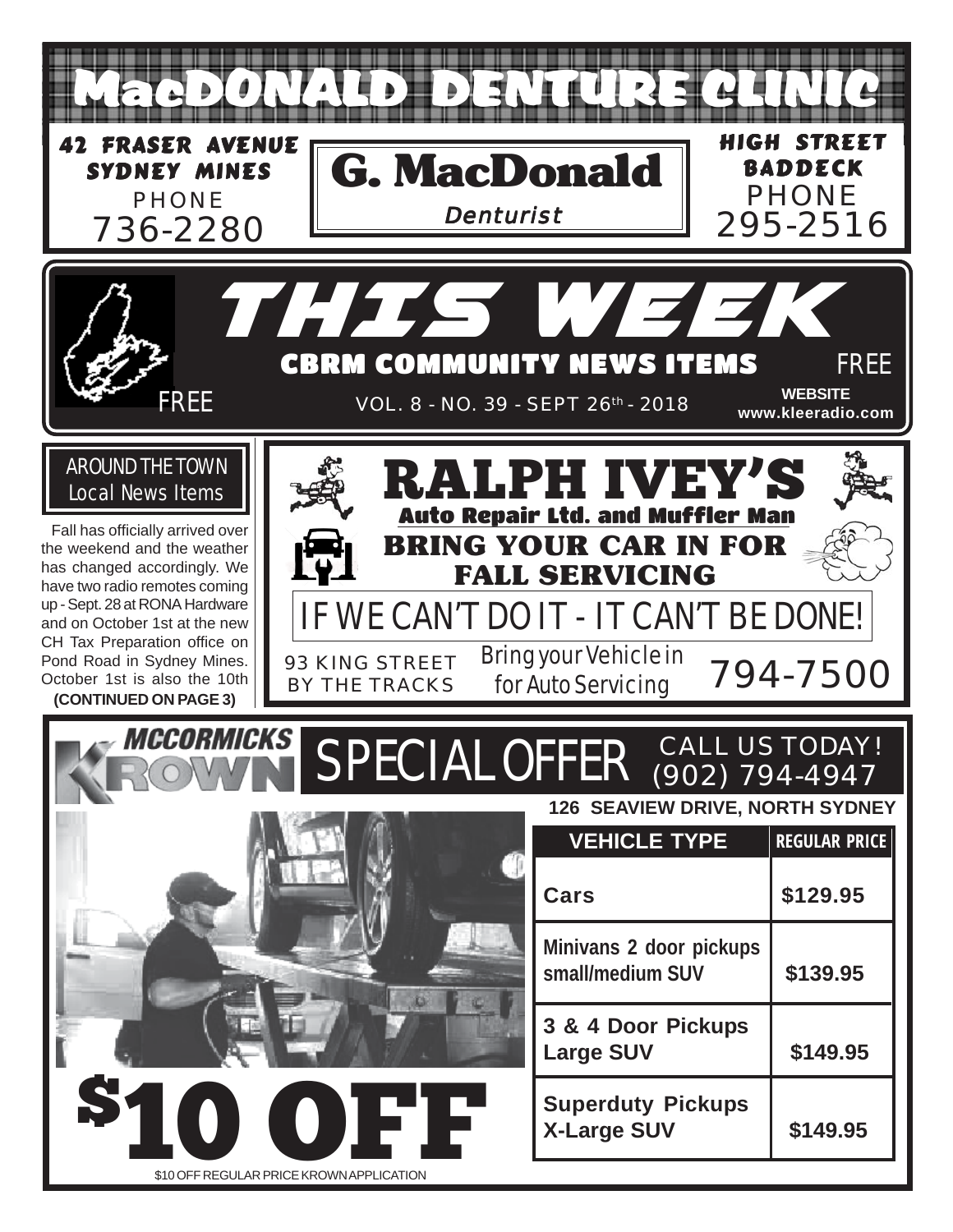# NORTHSIDE COMMUNITY NEWS ITEMS

#### SENIORS BINGO

The Regular **BINGO** SUNDAY after- 7 25 44 57 62 15 22 40 50 70 noon Bingo re-11 30 38 46 74 sumes. There will 2 28375568 be an Afternoon 1027395975 BINGO Game at the Sydney Mines Seniors & Pensioners Club, 6 Fraser Avenue, Sydney Mines.

#### **WHEN: SUNDAY AFTER-NOON - TIME:** 2:00 pm

**COST:** - \$2.00 entry card DAUBERS ONLY - MONEY GAMES Come out and spend a wonderful Sunday afternoon and maybe win some prizes. Hope to see you all there - Jackpot \$825 on 54 #s Loonie Jackpot\$116.00.

#### CHASE THE ACE

 Sydney Mines Seniors & Pensioners Club - Buy your tickets all week at the Club, Florence Legion or the Florence Community Centre. You do not have to be present to win.

 The draw will take place Saturday Night at the Seniors Club, Fraser Ave., in Sydney Mines at 10:00 pm. All tickets will be the same color. \$5.00 each, 3 for \$10.00 - 8 for \$20.00.

**VAN FOR SALE** - 2005 Dodge Caravan very nice condition, new spare tire, new struts, inspected to 2019 - Asking \$1,350 Phone 902- 578-7181

 **CAPE BRETON FARMERS' MARKET** every SATURDAY 8:30am to 1:00 pm - 340 Keltic Drive in Sydney River, NS



# North Sydney Fire Hall

**THURSDAY NIGHT -** After Work Party

Kitchen open from 5:00 - 9:00 pm, music by Ernie, Todd & Wade, from 6:00 - 9:00 - Food Special Fish & Chips \$9.50 - **FREE ADMISSION**, come on out for a good evening of music & food. **HALLOWEEN DANCE -** will be held at the Hall onSaturday, October 27th.

 **PRIZES** - 1st Place \$1,000 - 2nd Place \$500 - 3rd Place \$250 - \$10.00 Admission.

 Details will follow on additonal Costume Prizes.

#### FREE PUBLICITY for your event, fund raiser etc. **thisweek@kleeradio.com**

#### BRAS d'OR SENIORS WEEKLY 45s GAME

 The Bras d'Or Seniors Club are hosting weekly 45's game on Thursdays at 7:30 pm.

1st, 2nd and 3rd cash prizes are awarded. Also a chance to win the main Jackpot, mini Jackpot, and Loonie Jackpot and 50/50 draw.

www.kleeradio.com

Word in Webster one should embellish,

Word Thanks, forever we cherish.

Directed to Mom's our Dad's too,

For bringing us up, so strong, so true.

Infant, adult, stops between,

Parent's Protector from dangers unseen,

Grateful we are for leading us through,

Acknowledge you now, Mom and Dad,Thank You.

#### **(C) RON GILLIS**



Our next remote brodcast will be on September 28th at RONA Hardware at their Fall Yard Sale - from 10 - 2:00 pm lots of prizes

#### HANKS' AUTHOR READING

 Wednesday, Sept. 26th at 6:30 pm - Baddeck Library (520 Chebucto Street, Baddeck)

#### **Author Reading: Kathleen Winter**

 Join award-winning author Kathleen Winter at the Baddeck Library.

 Winter's novel Annabel (2011) was just announced as the 2018 One Book Nova Scotia selection. Annabel has also received international recognition, including nominations for The Orange Prize (UK), The Scotiabank Giller Prize, The Governor General's Award and the Writer's Trust Prize.

 Check-out a copy of Annabel from your public library.



Sydney Mines Minor Hockey League will begin ther 50/50 Draws starting Sunday, Sept. 30

Please help support this worhty cause - weekly draws.



**MLA -Victoria-The Lakes Keith Bain**

1415 Highway 105, Bras d'Or, NS, B1Y 2NS 902-736-0301 (Office) 902-736-0411 (Fax)

keithbainmla@bellaliant.com

Chiropractic Inc.

#### NEW DECOMPRESSION TABLE RELIEVES PAIN

 **Darren Strong from Strong Chiropractic, announces a new, sophisticated computerized decompression table that allows the spine to be gently stretched and relaxed for spinal decompression therapy.**

 **The pattern of alternating pulling and relaxing creates vacuum-like pressure which allows disc material that was herniated or protruded to be pulled back in the disc over time.**

 **Patients will notice a reduction of their pain during these treatment sessions. Stop in today and ask about the new table and how you can benefit.**

या स्तरसायस्<sup>20</sup>

 **793 Mahon St., New Waterford - 862-9444 224 Commercial St. North Sydney - 241-9444**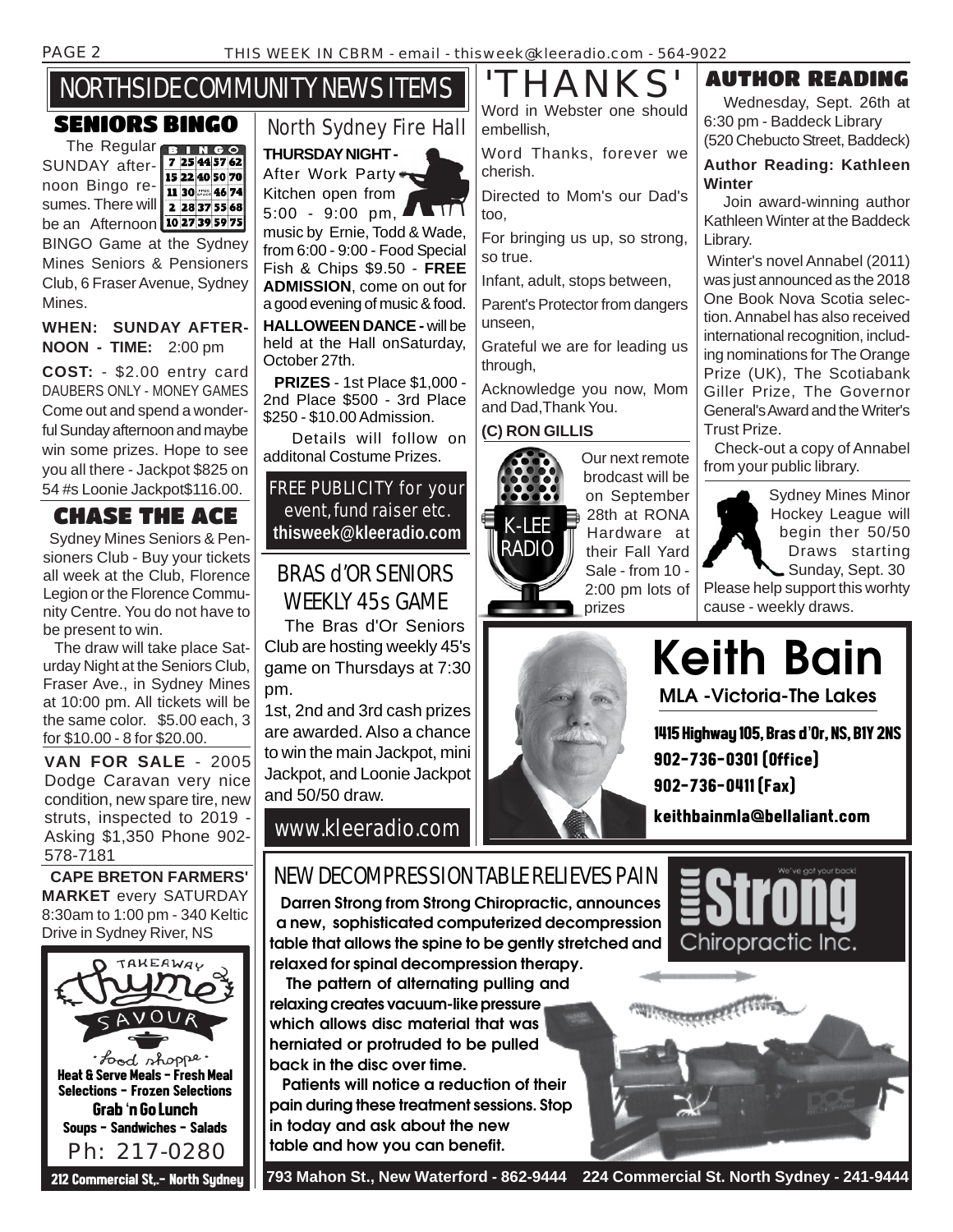#### NORTHSIDE COMMUNITY NEWS/EVENTS

#### Sydney Mines Seniors & Pensioners Club

 **SUNDAY NIGHTS** at 7:30 we have tarabish, everyone is welcome. 1st, 2nd and 3rd place Prizes are awarded.

 **MONDAY AFTERNOON** - at 1:00 - Exercise Classes, everyone is welcome.

 **MONDAY NIGHT** - at 7:30 - FUN NIGHT - we invite members from other Seniros Clubs - Bingo 7:30 dabbers only - Loonie Draw Enjoy a game of SCAT - \$1.00, light refreshment, see you there.

 **WEDNESDAY** - 7:30 45s Card Game 1st, 2nd, 3rd



 Listed below are the coming events for October/November.

 **OCTOBER 14** - Closing of Veterans Park from 2:00-6:00, open to all members and guests. Call ahead to book a meal by October 11 - (902) 736-3206.

 **OCTOBER 25 - NOVEMBER 30 - D**eep Fried Haddock Dinner - including Tea, Coffee, Dessert, 2 pieces of fish \$15.00 each. Tickets only available at downstairs bar. Eat In or Take **Out.**

 **NOVEMBER 3 -** Veterans Dinner 2:00 pm. Open to all veter-



ans on the Northside, call to book your seat or a branch in your area. Call Branch 008 at 736-3208, ask for Wendy.

 **NOVEMBER 18** - Camp Fundraiser - SUPER BINGO included 15 games - 2:00 pm. \$40.00 per ticket one \$1,000 game, four \$300 ganes, ten \$200 games.

 There will be 4 Specials sold separately. Tickets sold at Downstairs Bar - over \$4,800 ini Prizes - 150 Tickets sold.

 Branch 008 is now taking Dues fo 2019, pay at the Bar.



Join us on October 1st as we broadcast at the new CH Tax Preparation Office on Pond Road in Sydney Mines. Win 2 tickets to

to the Celtic Colours Closing Concert - stop by, fill out ballot.

BREAKFAST BRUNCH Last Sunday of every month Big Bas d'Or Fire Hall **Sept. 30th - 9:00-12:00 pm** Sponsored By "Friends of The BIg Bras d'Or Fire Hall" 1350 Old Route #5 Big Bras d'Or **Adults \$8.00 - Children \$4.00**

Firehall

Tickets are \$10 each and can be purchased from any firefighter or at the door or by phoning 902-304-9513.

AROUND THE TOWN FALL FAIR OCTOBER 5th The Fair will be held Friday, October 5th from 10 am - 5 pm at the Bras d'Or Seniors Club.

 Ham and Salad Plate, homemade pie - \$10.00. Eat In or Take Out, Free Delivery - phone 736-2415 - Crafts, Baked Goods, Flea Market Table.

#### FIREFIGHTERS DANCE

 We are holding a dance to help raise money for equipment for the

firefighters Dance 9:00 - 1:00 am at the Southside Boularderie

September 29 - 19 and over

Music by Brandon Collier -

anniversary of **K-LEE RADIO** and to help celebrate we are offering **2 Celtic Colours** Finale Concert tickets - just fill out a ballot at either of the two radio remotes and we'll make the draw after the **October 1st** remote at CH Tax Preparation... Poet/songwriter **Ron Gillis** has sent in a Thanksgiving poem for us and it's on **page 2**.... Fall programs will be in full swing at local librairies so see what they have to offer for you and your family this Fall... If you are thinking about storing your car, boat, atv, trailer etc. for the Winter, storage space is available at the **Exhibition Grounds** in North Sydney they will begin taking storage on October 15th - see page 8 for info. **(continued from page 1)**

# NORTHSIDE COMMUNITY NEWS

**ARE YOU AFFECTED BY SOMEONE ELSE'S ADDIC-TION? - NAR-ANON OFFERS HOPE**

 The Hopeful Hearts Nar-Anon Family Group - Regular Weekly Meetings are Wednesdays at 8:00 pm - 26 Haley St, North Sydney.

 Phone 322-5588 for additional information.

Send Your Birthday Wishes To Us At

DANCE to be held at the Bras d'Or Seniors & Pensioners Club on Saturday, October 13th from 8:00 - 12:00.

 Music will be provided by Joey & Amy - \$10.00. Tickets phone Brenda (902) 736-3488 or Joan (902) 794-8043

**COMMUNITY FIREWORKS**



- Florence Fire Hall on Halloween at 9:00 pm.

**thisweek@kleeradio.com**

EDDIE ORRELL Donations phone 577-2925.





 Phone (902) 794-4847 Fax: (902) 794-1815

 **HEALTH LINK - FREE TELECARE SERVICES TRAINED NURSES AVAILABLE 24 HOURS A DAY 7 DAYS A WEEK**

FOR HELP DIAL 811

**309 Commercial St., North Sydney - B2A 1B9**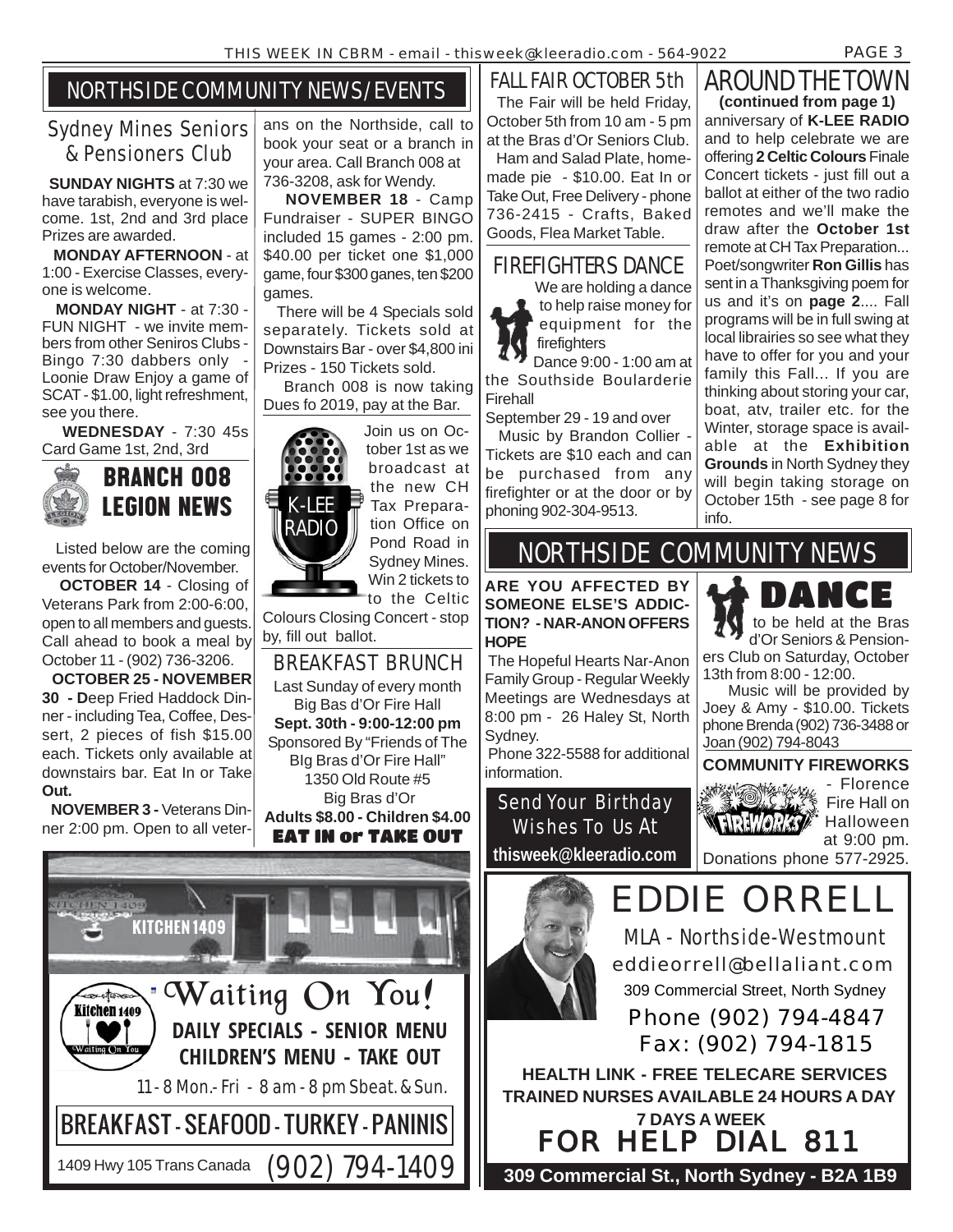# Of Our New Office 40 Pond Road Sydney Mines Monday, Oct. 1st - 10 am - 4:00 pm



K-LEE RADIO will broadcast live beginning at 1:00 pm



# **Prizes & Treats Throughout The Day**

Win 2 Free Tickets Celtic Colours Closing Concert Just Fill Out A Ballot And Place It In The Box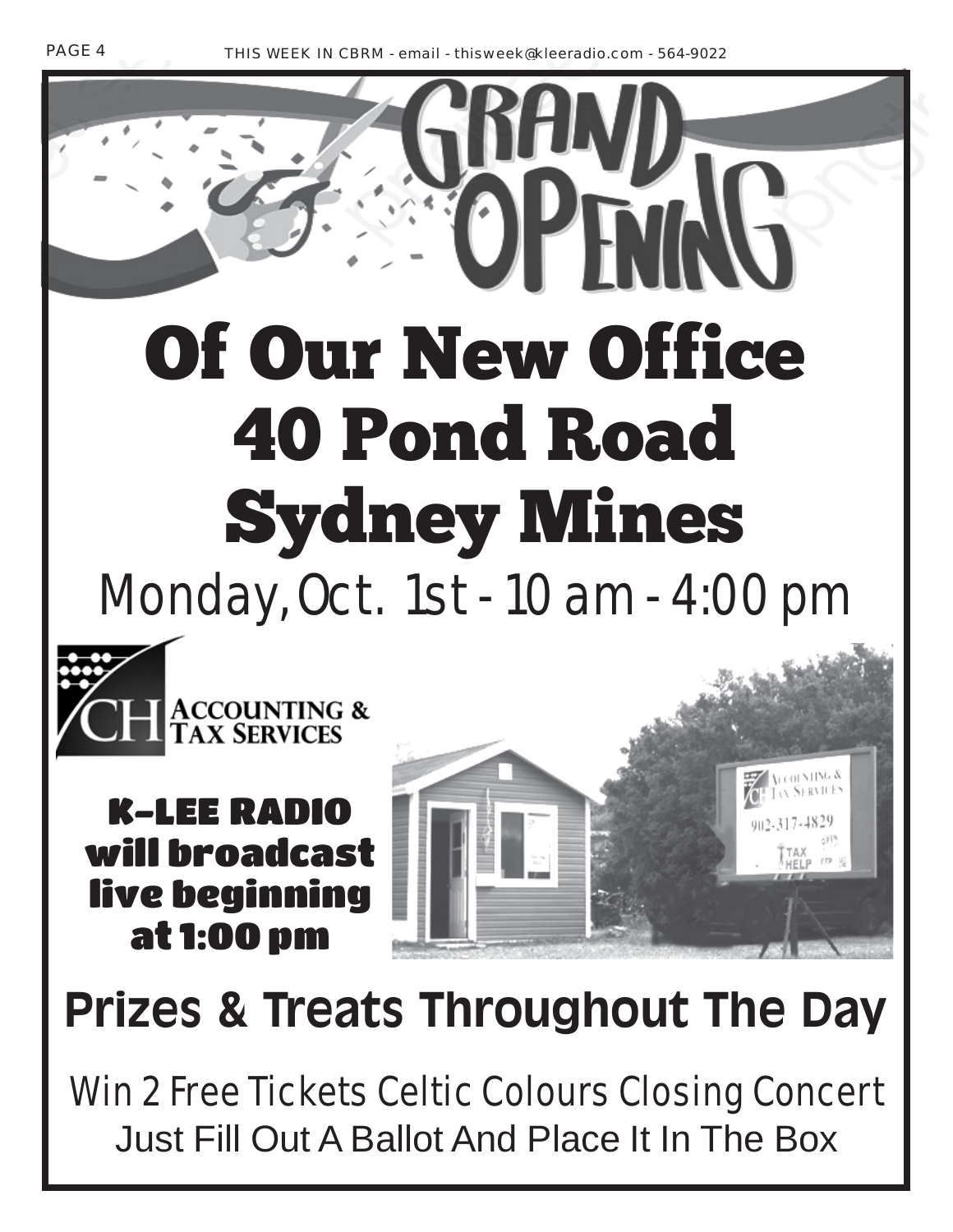

Hall Rental Available - 736-3206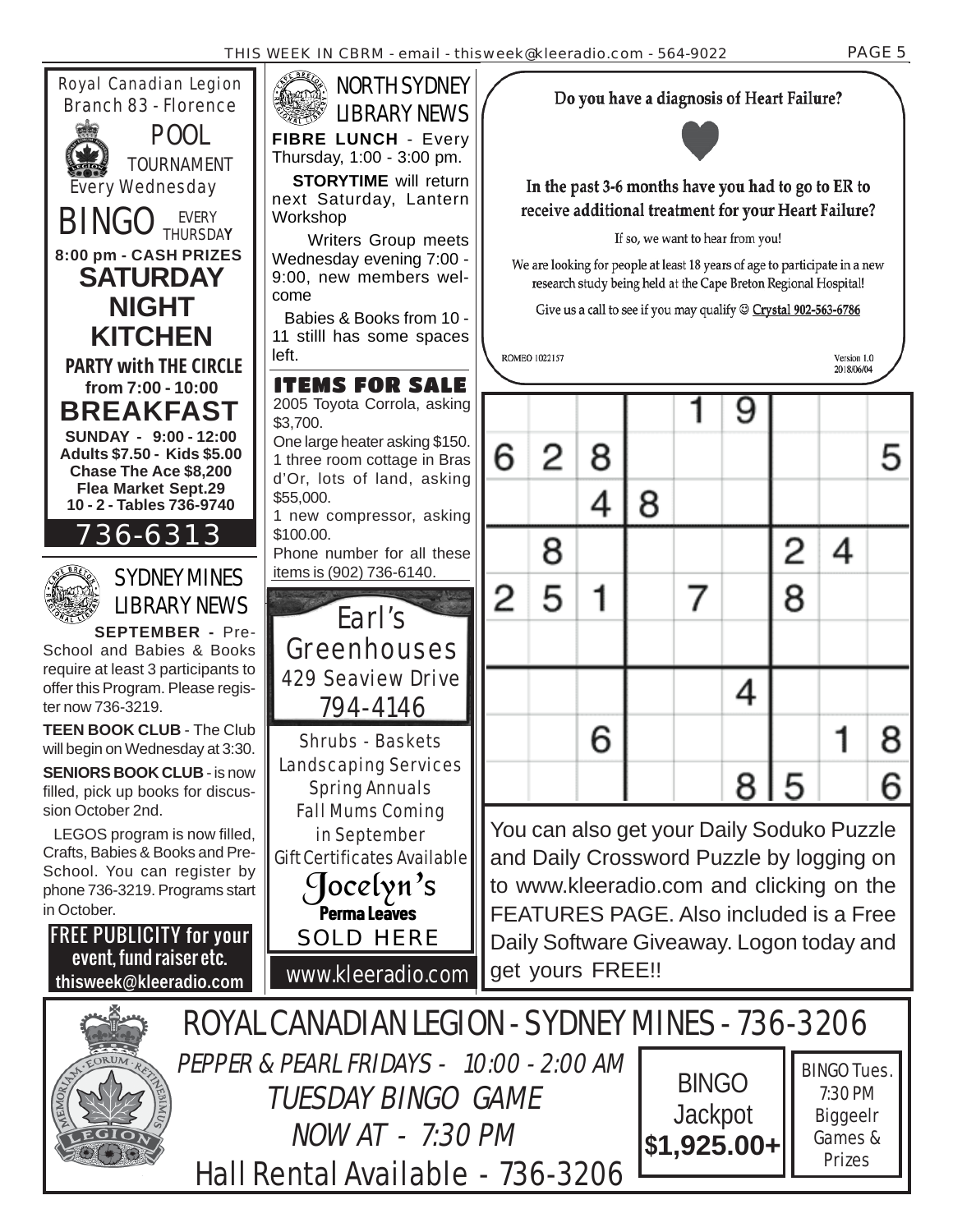# COMMUNITY NEWS EVENTS



**Screaming** Eagles Home Game Schedule

**2018-09-28 Hal vs Cap 7:00 pm 2018-09-29 Cha vs Cap 7:00 pm 2018-10-04 BLB vs Cap 7:00 pm 2018-10-06 Gat vs Cap 7:00 pm 2018-10-18 Rim vs Cap 7:00 pm 2018-10-26 Hal vs Cap 7:00 pm 2018-10-30 Mon vs Cap 7:00 pm u018-11-03 Bat vs Cap 7:00 pm 2018-11-04 Bat vs Cap 4:00 pm 2018-11-07 Chi vs Cap 7:00 pm 2018-11-22 BaC vs Cap 7:00 pm 2018-11-28 SNB vs Cap 7:00 pm 2018-11-29 Rou vs Cap 7:00 pm 2018-12-01 VdO vs Cap 7:00 pm**

Traditional Music Night - every Thursday at the Blue Mist Beverage Room in Bras d'Or - The

THURSDAY NIGHT

Club from 6:00 - 9:00 pm. To reserve a table email **futureccya@live.com**

very best of Cape Breton fiddling. Stop by for great Cape Breton fiddling.

GLEN GRAY, EDITOR PH: 902-564-9022 Email Address

local events, logon to -

to all who purchased tickets.

listings each week.



 There will be a variety of music available..

 Come out to our Club, 6 Fraser Avenue in Sydney Mines and have a great night every Saturday. Canteen Service and Bar Service is available.



## email us - thisweek@kleeradio.com

#### CAREGIVER AVAILABLE

 To care for the elderly in their homes. Will do personal care, light housekeeping, and meals.

 4 or 6 hour respite also available. Excellent references, phone (902) 564-7679.



EXERCISE CLASS Monday at 1:00 pm, no charge and open to the public at the Sydney Mines Seniors & Pensioners Club, 6 Fraser Avenue.





is now built to \$140,000. Draw takes place Sunday



 K-LEE RADIO will celebrate its 10th year of broadcasting Cape Breton music on October 1st.

 We will have two radio remotes that week - the first one will be on Friday, September 28th at RONA Hardware Sydney Mines and October 1st at CH Tax, Pond Road Sydney Mines.

 Fill out a ballot and win two tickets to the Finale Celtic Colours Concert.

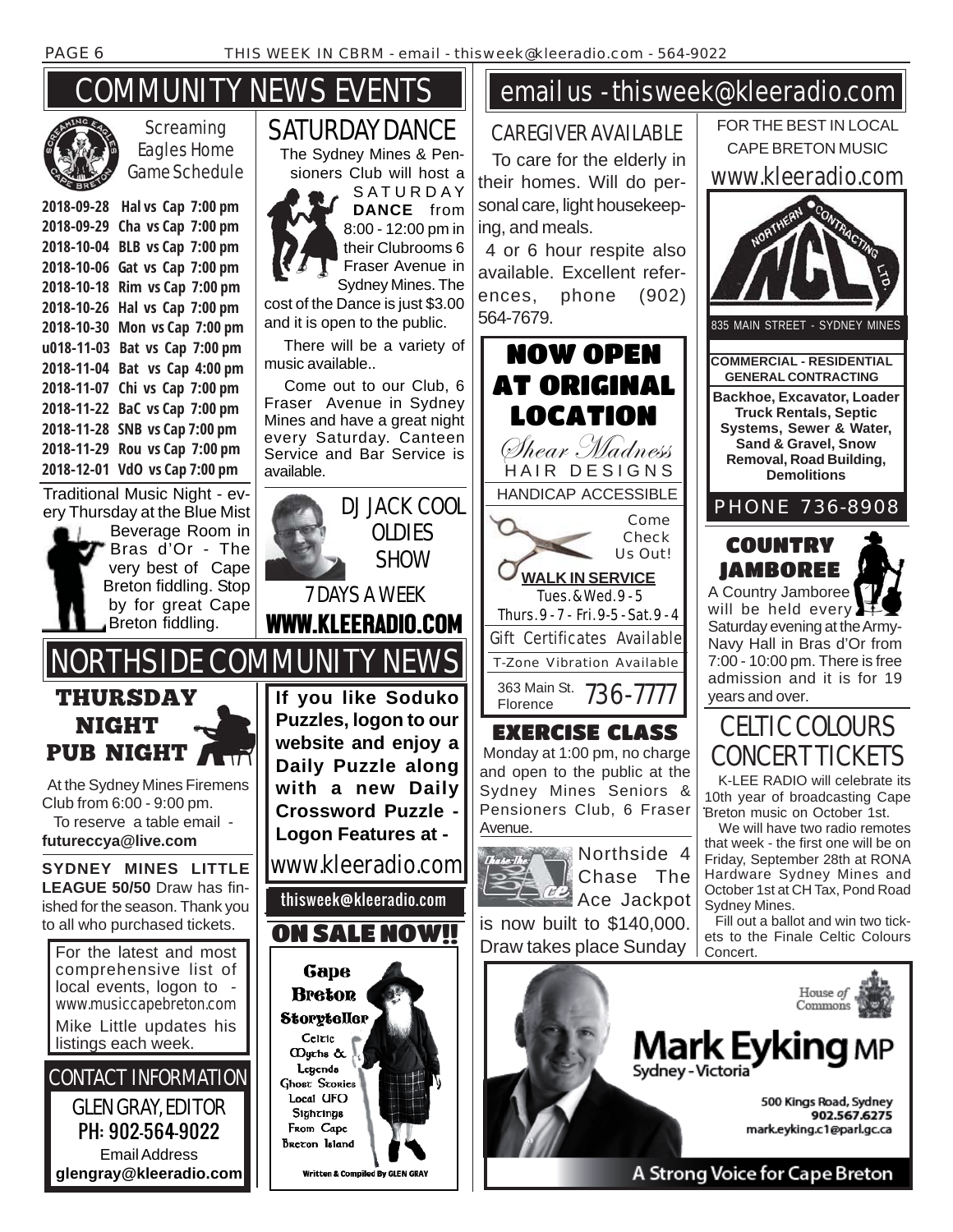# COMMUNITY NEWS ITEMS

## Holy Family Fall Fair

 It will be held on Sept. 30th from 11 - 2 pm followed by a Merchandise Bingo Game at 7:30 pm.

 At the Holy Family Parish Hall, Main Street, Sydney Mines, something for everyone phone (902) 736-3421.



 **Paul Simon / Paul McCartney -** For this week I'm doing a first for this column; reviewing 2 new albums at the same time. Paul McCartney and Paul Simon both shared the experience of being in megahuge bands/duos respectivelyand both went onto great success as solo artists afterwards. So this could be called "a tale

of 2 Paul's" or even "Simon & McCartney".... o.k. maybe not. It's been 5 years since McCartney released an album

and his "Egypt Station" is a great return. It's described as a concept album where the songs take you to different "stations" but don't let that discourage you one bit-the songs stand alone on their own merits, and the online buzz is all about the great songs "Fuh You" and "Come On To Me" as Paul gets cleverly cheeky. Of course the Fab Four casts a long shadow over the songs "I Don't Know", "Happy With You" and "Caesar Rock", which is to be expected. The biggest surprise comes with the track "Hunt You Down-Naked-C-Link" as Paul channels his Wings days into a solid rocker of a song. Paul McCartney is 76 years old now and this album lets us hear that he has not mellowed to the point of no re-

**BIG BRAS d'OR FIRE HALL -** 45s card Game 7 pm, Pre-School Play Group Tuesday 10 am noon, Line Dancing Thursday 7 pm sharp - Fee \$5.00. Come and join the fun.

Some News Items courtesy of **Swing Over The Mountain** Newlsletter **- Login - http:// sotmnews.weebly.com**

turn, and knows how to balance the softer musical touch with the hard thump of a great rock song.

 Paul Simon's "In The Blue Light" is his fourteenth solo album, yet has no new material on it per SE; Paul has rerecorded versions of songs from previous albums, giving them a stripped-down, bare bones presentation. The songs are also lesser known ones-so it's not a greatest hits collection by any means. That's not to say the album isn't good-the reworkings help

shed a new light on Paul's vocal delivery, and instrumentation, making for an overall pleasant listen. For instance, "One Man's Ceiling Is

Another Man's Floor" has a dramatic, smokey feeling to it and "The Teacher" really rings of Simon & Garfunkel's best days together. "Some Folk's Lives Roll Easy" reminds me of Sting's music and "Question For The Angels" is touching, soft and observational-the kind of song that Paul Simon is well-known for writing. Overall this is an album that Simon's fans will especially enjoy because even though the material is not new-the presentation is, so that makes it relatively new. I'm also not going to say one album is better than the otherboth have individual merits that make them worthy of the listener's undivided attention. Enjoy!